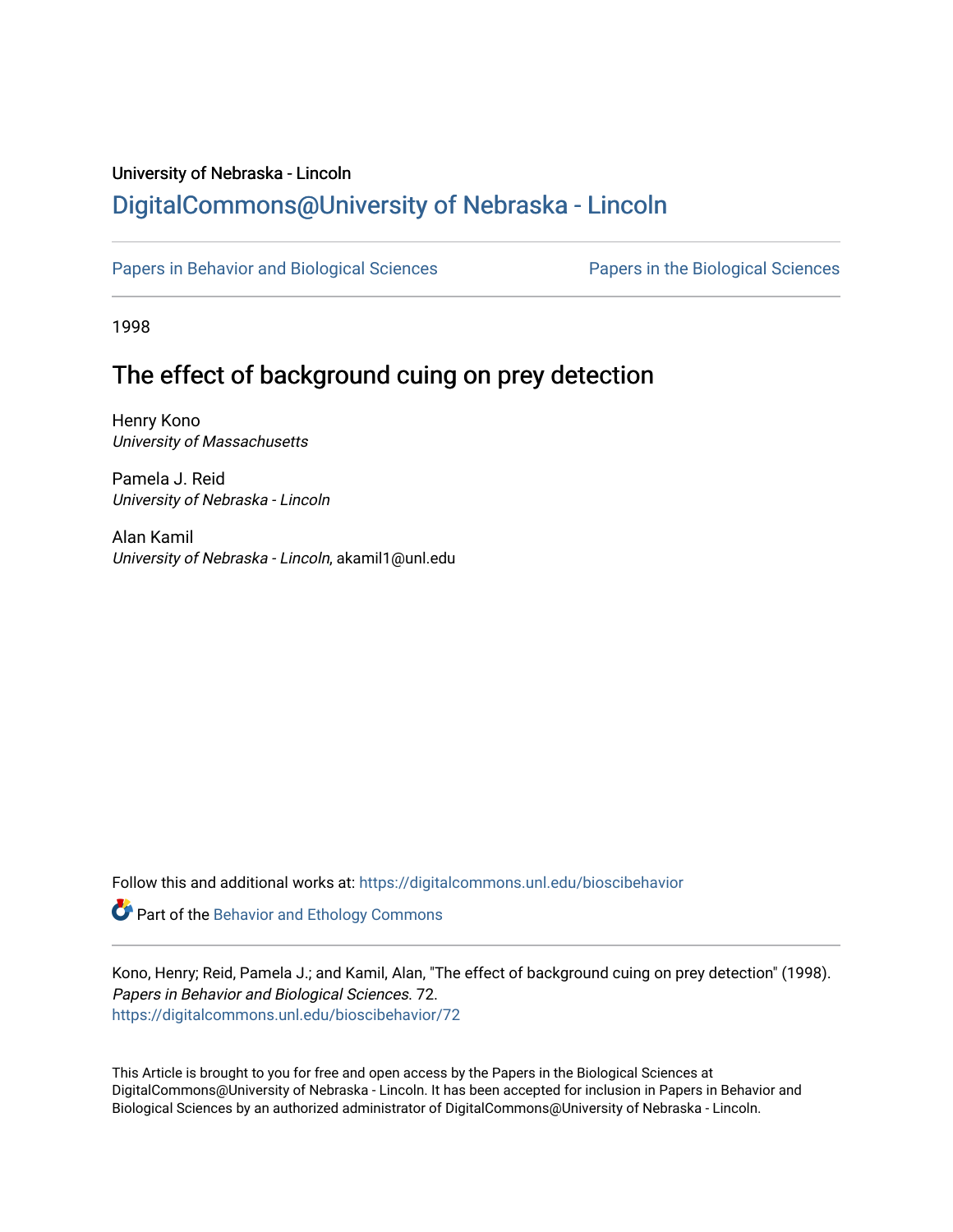Published in *Animal Behaviour* **56** (1998), pp. 963–972. Copyright © 1998 The Association for the Study of Animal Behaviour; published by Academic Press. Used by permission.

Submitted September 10, 1993; accepted December 31, 1997.

# **The effect of background cuing on prey detection**

Henry Kono Department of Zoology, University of Massachusetts

### Pamela J. Reid & Alan C. Kamil School of Biological Sciences, University of Nebraska

*Corresponding author —* A. C. Kamil, School of Biological Sciences, University of Nebraska–Lincoln, Lincoln, NE 68588-0118, USA; email akamil@unl.edu *Current address for P. J. Reid:* School of Veterinary Sciences, University of Guelph, Guelph, Ontario N1G 2W1, Canada

#### **Abstract**

Studies of prey detection have typically focused on how search image affects the capture of cryptic items. This study also considers how background vegetation influences cryptic prey detection. Blue jays, *Cyanocitta cristata*, searched digitized images for two *Catocala* moths: *C. ilia*, which is cryptic on oak, and *C. relicta*, which is cryptic on birch. Some images contained moths while others did not. The ability of blue jays to detect prey during repeated presentations of one prey type within a session was compared with their performance during randomly alternating presentations of both prey types within a session to examine search-image formation under two background conditions (informative and ambiguous). In the informative background condition, both trees in the image were of the same species and therefore, the background was a reliable indicator of which prey type might be present. In the ambiguous background condition, there was one tree of each species in the image and either prey type could be present. The results indicate that: (1) a search-image effect was observed only for the more cryptic prey type and only when the background was informative; (2) as accuracy on prey images (those with moths) increased, response latency remained unchanged; (3) performance on nonprey images (those without moths) was primarily determined by the difficulty of searching the background and not by the prey type in the accompanying prey images; and (4) search-image effects disappeared with extended practice. These results suggest that the ability to detect prey is influenced by background and that the presence of either multiple backgrounds or multiple prey types interferes with search-image formation.

Cryptic coloration and patterning are common defenses against predation. Prey that blend in with the background can be extremely difficult to detect. Despite the masquerade, however, predators can "break" a cryptic defense. Exactly how a predator detects cryptic prey has been debated since Tinbergen (1960) first suggested that birds form "specific search images" for the cryptic insects they hunt. Tinbergen suggested that chance encounters with a novel prey type resulted in a perceptual change that allowed the bird to detect items of that same species or type more easily.

While the concept of search images is intuitively attractive, methodologically sound demonstrations of the phenomenon are scarce. In a study by Pietrewicz & Kamil (1979), highly trained blue jays, *Cyanocitta cristata*, searched projected photographic images for two species of *Catocala* moth, each cryptic against an appropriate tree background. During repeated presentations of one prey type (a run), the birds progressively improved their ability to detect both the presence and the absence of the moth. During mixed presentations of both moth species

(a nonrun), however, the birds showed no improvement across trials and, overall, detectability was worse. Pietrewicz & Kamil concluded that exclusive experience with one prey type resulted in the formation of a search image for that type, thereby improving detectability. In contrast, concurrent experience with both prey types prevented the formation of a search image for either type and detectability remained unchanged.

In the natural environment there are many sources of information available to the predator regarding what prey type is likely to be present. An obvious and very salient source is the microhabitat being searched. For instance, *Catocala* moths, including those used by Pietrewicz & Kamil (1979), are cryptically colored and patterned to blend in with tree bark. In any one region, sympatric species tend to be cryptic on different species of trees and the moths preferentially rest on the appropriate trees (Sargent 1981). A predator could learn that *C. relicta* moths, for example, rest on birch and then search for moths resembling *C. relicta* when searching a birch microhabitat.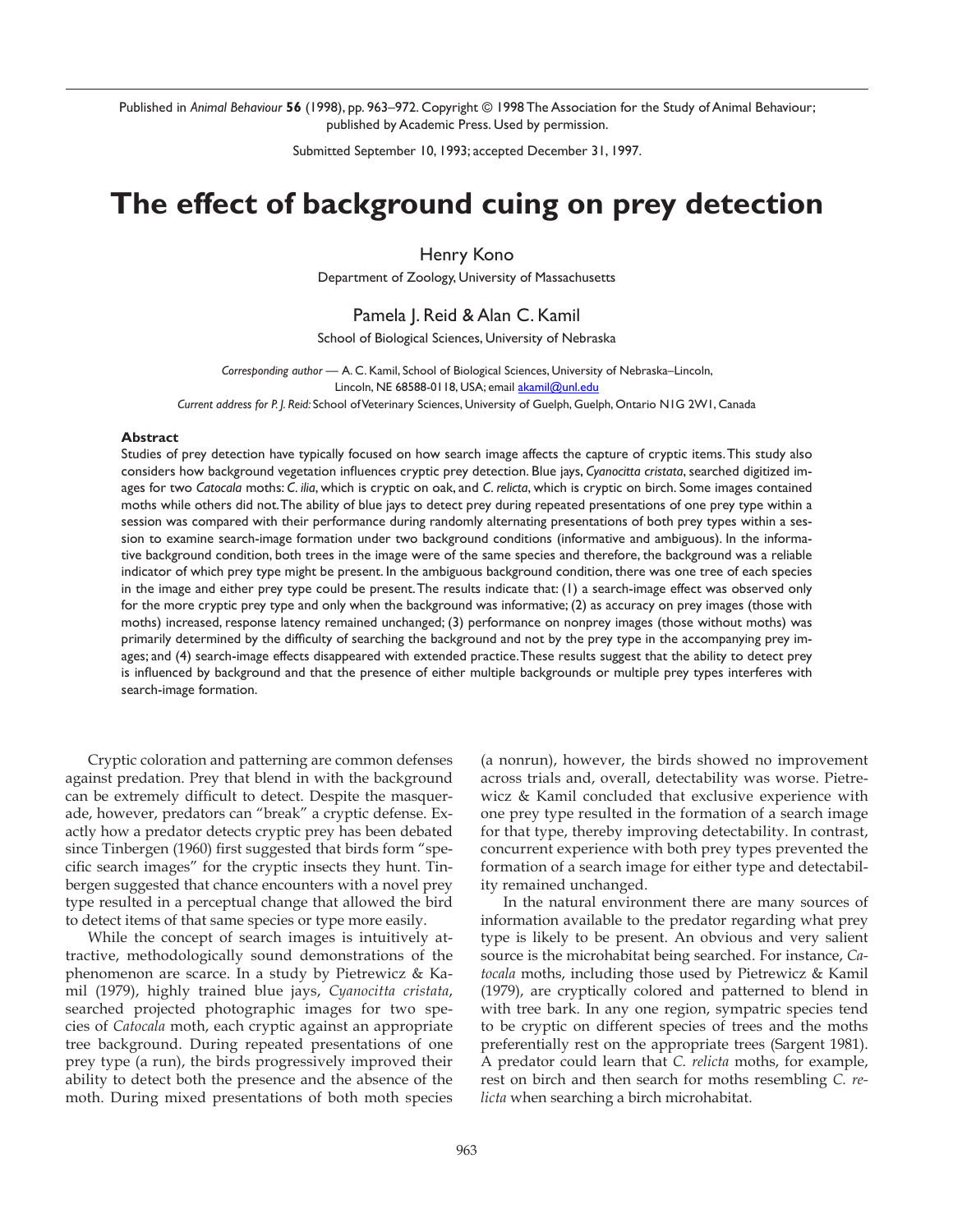While most recent laboratory studies of prey detection have used prey types designed to be cryptic against a common background (Blough 1991, 1992; Bond & Riley 1991; Reid & Shettleworth 1992; Langley et al. 1995; Plaisted & Mackintosh 1995), Pietrewicz & Kamil's (1979) set-up was unique in that the two moth types were presented to the birds against the species-appropriate tree backgrounds, *C. relicta* on birch and *C. retecta* on oak. In addition to improving their ability to detect the two prey types, the birds could also have learned to focus search on the prey type appropriate for the particular tree presented in the photograph. In fact, it is possible that the search-image effect these researchers recorded was influenced by the birds' ability to associate each background with the corresponding species of moth and to direct search accordingly. It could be that the difference Pietrewicz & Kamil observed between performance during run and nonrun sessions was actually diminished by the background–moth association, which should have benefited the birds in both types of sessions.

The idea that a predator might search for a particular prey type as a result of reliably associated environmental cues is not novel. Blough (1989) proposed an interpretation of search images based on an associative-priming process. Priming is said to occur when one stimulus, the prime, affects the processing of a second stimulus (for theoretical accounts of priming, see McKoon & Ratcliff 1992; Schacter 1992). For example, recognition of a word such as "chair" is facilitated if preceded by a related word such as "table" (Whittlesea & Jacoby 1990).

Blough (1989) trained pigeons to detect two visual targets. Each trial was preceded by a visual cue. The cue was either informative (it accurately predicted which target would be presented), incorrect (it predicted the wrong target), or ambiguous (it was not reliably associated with either target). Detection of the target was fastest during trials preceded by an informative cue, intermediate during trials preceded by an ambiguous cue, and slowest during trials preceded by an incorrect cue. Taken together, the findings of Blough (1989) and Pietrewicz & Kamil (1979) suggest the operation of both a search-image process and an associative-cuing process.

Our research addresses the possibility that both processes operate to enhance cryptic prey detection. We propose that some process resulting from repeated exposures to the same prey type establishes a search image for the type, while associative priming cues (in this case, tree backgrounds) identify the target likely to be present. Moreover, we suggest that a cue reliably associated with a certain prey type might also function to activate an appropriate search image and further enhance detection.

We examined both the effect of repeated presentations of a specific prey type and the effect of background information on subsequent prey detection in blue jays. We trained blue jays to search digitized images for two *Catocala*  moth species, *C. ilia* which is cryptic on oak, and *C. relicta*  which is cryptic on birch. We classified images as either informative or ambiguous. Informative images contained two trees in the background, both oak or both birch, which were consistent with the type of prey that might be present. Ambiguous images contained two trees, one oak and one birch, and consequently, did not convey which prey type might be present. For each background, performance during repeated presentations of only one prey type (runs) was contrasted with performance during mixed presentations of both prey types (nonruns) to assess short-term improvements due to search-image formation. This design allowed us to separate the influence of background information from the search-image effect.

For both background conditions, we expected higher accuracy and quicker response times during run sessions than during nonrun sessions because run sessions provided the opportunity to establish a search image for the prey type. Furthermore, we anticipated the jays would perform better with an informative background than with an ambiguous background because background information should have cued the jays to search for a specific prey type. Finally, we envisioned that if the jays established a search image for the correct type and were able to restrict their search to the appropriate tree, optimum performance would occur during run sessions with the ambiguous background. Even though both tree backgrounds were present, if the jay came to expect only one prey type during the session it would be advantageous for the jay to restrict search to the corresponding tree while ignoring the other.

#### **METHODS**

#### **Subjects**

We trained six blue jays for the experiment. All had previous experience in operant tasks. The jays, which were obtained in the Amherst, Massachusetts area and hand-reared in the laboratory, were 4–5 years old at the start of the experiment. Throughout the study, the jays were maintained at 80%+0.5 g of their *ad libitum* weights with daily feedings of turkey starter and myna pellets. The jays were housed in individual cages, with water available, at a constant room temperature of 27°C and on a 14:10 h light:dark cycle. Two jays were eliminated from the study for health reasons and their data discarded.

#### **Apparatus**

We tested the jays in an operant chamber,  $50.8 \times 36.8$ × 45.7 cm, with opaque walls (Figure 1). We mounted an overhead feeder light and a food cup on the back wall. We fitted the hole  $(27.9 \times 21.6 \text{ cm})$  in the front wall with a Carroll Touch 12" infrared touch screen (Model 8001-4117-01) that reported Cartesian coordinates to a computer each time a peck was directed at the screen. We attached a sheet of clear Plexiglas,  $27.3 \times 21.4$  cm, to the back of the touch screen by springs. The Plexiglas protected the monitor from being damaged by the bird's pecks while the spring system protected the bird's bill. We placed a house light, which remained lit throughout a session, above the touch screen. We affixed a wooden perch to the chamber wall 10.5 cm away from the touch screen and 11.5 cm above the chamber floor.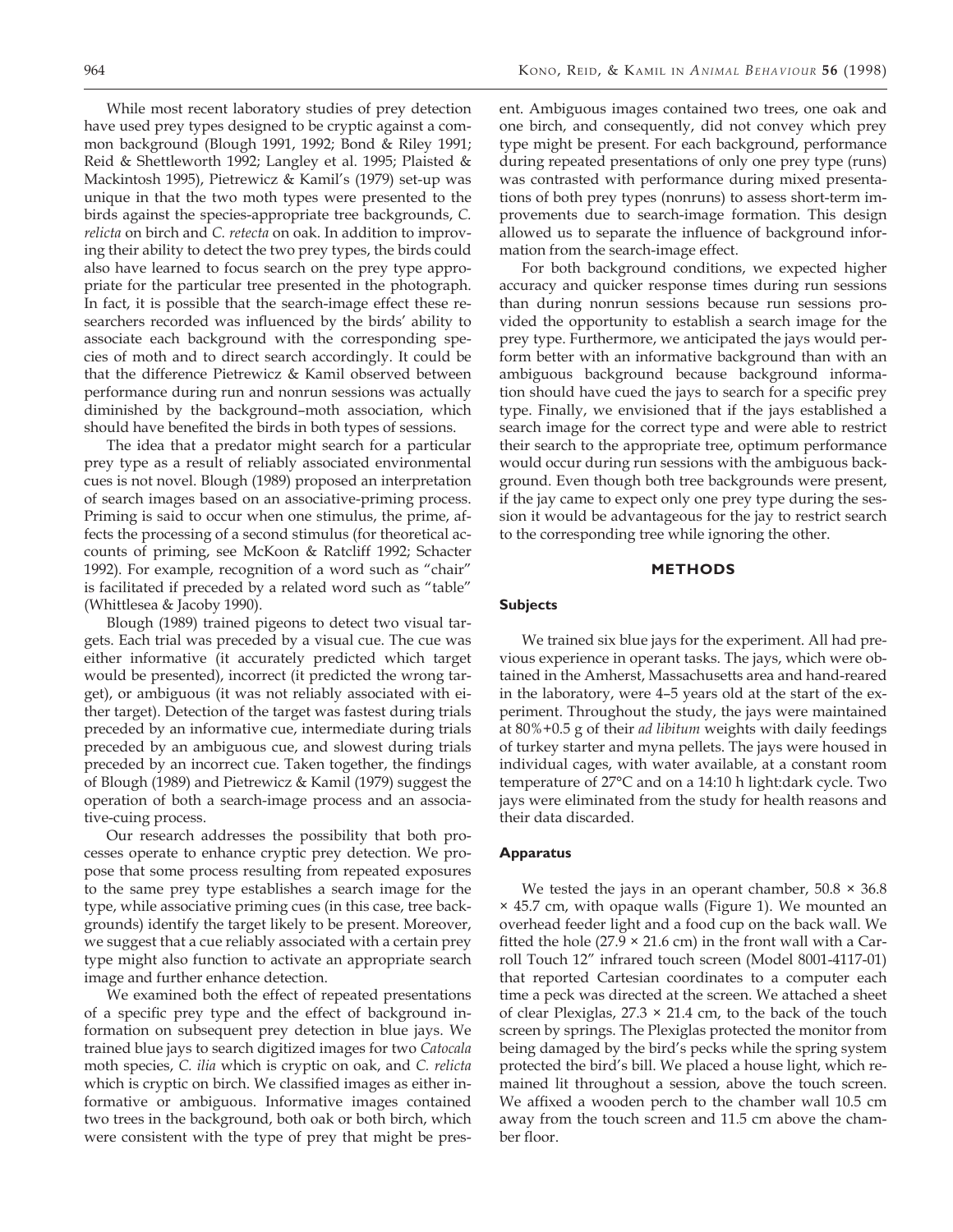

**Figure 1.** Diagram of the experimental set-up.

We also placed a NEC Multisync 14" color monitor (Model JC-1401P3A), used to display the digitized images, 2.5 cm behind the touch screen. We removed the front bezel of the monitor and replaced it with a steel frame to minimize parallax resulting from the distance between the monitor and the touch screen.

We rewarded the jays with mealworm, *Tenebrio molitor*, larvae halves dispensed into the food cup from a Davis UF-100 feeder situated outside the back wall of the chamber. We played white noise through a speaker attached to a side wall of the chamber to mask outside sounds. All stimulus presentations and data collection were controlled by an Epson Equity III+ computer. The computer and operant chamber were situated in a small, darkened room.

#### **Stimulus Images**

We created digitized images with a Panasonic WV-3260- 8AF video camera equipped with a 10.5–84 mm zoom lens, and an AT&T TARGA 16 graphics board. We used a subject-to-camera distance of 3.3 m. We used *C. relicta* and *C. ilia* moths in the images, with forewings covering the hindwings. We created the initial set of training images by pinning a moth onto a plain styrofoam background, with *C. relicta* against a yellow background and *C. ilia* against a grey background. The moth measured  $1 \times 0.7$  cm and appeared in one of nine possible locations on the monitor.

We produced a second set of training images to facilitate recognition of the moths against the natural tree backgrounds, oak (*Quercus rubra*) and birch (*Betula papyrifera*) logs. We pinned the moths in locations that appeared conspicuous to the human eye. There were three background conditions: two oak logs placed side-by-side in the image, two birch logs placed side-by-side, or one oak log and one birch log placed side-by-side. In the latter condition, we alternated placement of the logs to avoid the possibility of confounding a tree preference with a side preference. To create the set of prey images (images with moths), we placed a moth on the species-appropriate tree background in one of 32 locations (to produce a set of 128 prey images, 32 per moth/background type). We created the set of nonprey images (images without moths) by pre-

paring one image of each background type with no moth (to produce a set of four nonprey images: pure oak, pure birch, and two of one oak and one birch with tree position counterbalanced).

The set of test images was identical to the previous training images except that we placed the moth in locations where it appeared cryptic to the human eye. The logs and moths used for these images differed from those used in the training images. We used two specimens of each moth type and one side of each log to create the set of test images. Each image as it appeared on the monitor was 12.5 × 12.5 cm in size.

#### **Design**

We classified each session according to prey type (*C. ilia* or *C. relicta*), background condition (informative or ambiguous), and sequence (runs or nonruns). The informative background contained two trees of the same species; the ambiguous background contained one tree of each species. During run sequences, only one prey type was presented in all prey trials (and the corresponding background in nonprey trials). During nonrun sequences, each prey type appeared in prey trials equally often. Thus, there were: (1) informative run sessions of *C. relicta*; (2) informative run sessions of *C. ilia*; (3) ambiguous run sessions of *C. relicta*; (4) ambiguous run sessions of *C. ilia*; (5) informative nonrun sessions of both prey types (with equal numbers of oak and birch nonprey images); and (6) ambiguous nonrun sessions of both prey types (all images contained one oak and one birch). Session condition was randomly chosen each day, with the constraint that each jay experienced one of each condition in every set of six sessions.

#### **Pretraining**

We acquainted the blue jays with the experimental chamber using standard habituation/magazine training procedures. Once the birds reliably associated the feeder light and the sound of the feeder with the delivery of food, we trained them to peck at a red circle, 2.5 cm in diameter (the start key), presented on the monitor. Upon completion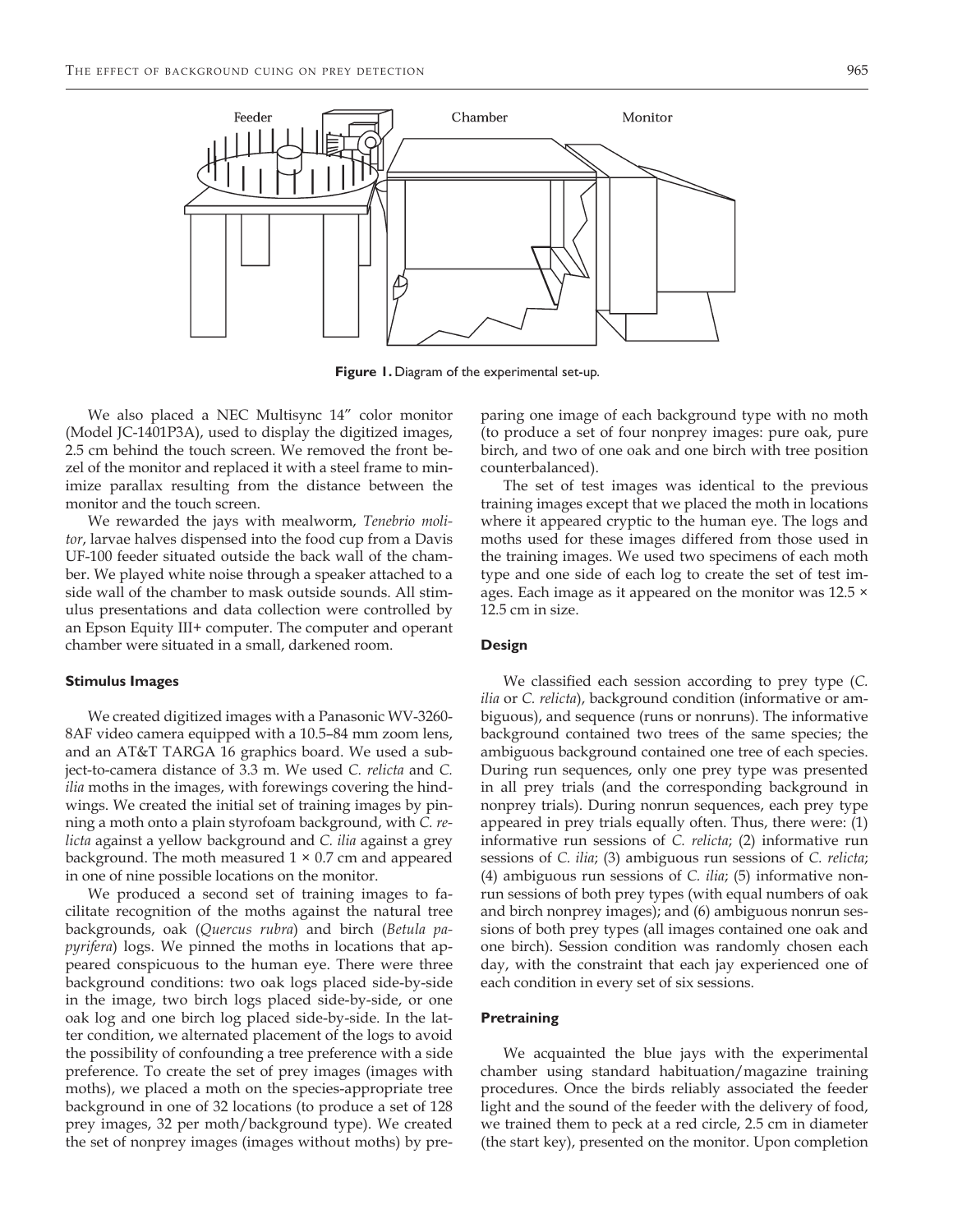

**Figure 2.** The six session types presented to blue jays. In informative sessions, trees of the same species were presented and in ambiguous sessions, trees of two different species were presented. Run sessions involved repeated presentations of the same prey type and nonrun sessions involved random alternations of two prey types.

of this stage of training, we introduced the first set of training images, in which the moth appeared against a styrofoam background. At the start of a trial, the start key appeared. After a peck to the start key, the key disappeared and an image appeared on the right of the screen. A peck to the moth was followed by the delivery of food and an intertrial interval before the next trial began. Initially, we scored any pecks directed within a large area (10 cm in diameter from the centre of the moth) on the touch screen surrounding the moth as "correct." We gradually reduced the area to approximately 4 cm in diameter from the centre of the moth.

During the next stage of training, we introduced the set of images containing tree backgrounds and conspicuously placed moths. In addition, we presented a green circle (the leave key) next to the image (in the same location as the start key) and trained the jays to peck this key in response to nonprey images. Initially, we used a selection of the 10 most conspicuous prey images with each background type. Gradually the pool was increased to include the entire set of 128 images. Jays received two 32-trial sessions daily with an equal number of prey and nonprey images in each session. The jays completed training when they responded with approximately 80% accuracy to both prey and nonprey images over the course of 6 days.

#### **Experimental Procedure**

During the testing stage, we introduced the final set of images containing cryptic moths. Each jay received two daily sessions of 32 trials each. Sessions within a day were separated by a minimum of 1.5 h. Each trial began when the start key appeared on the left of the monitor screen. A peck to the key caused it to turn green after a 1-s delay (becoming the leave key) and at the same time, an image appeared to the right of the key. During half of the trials, the image contained prey, and during the other half, the image contained no prey, with the constraint that no more than three nonprey images could occur in a row. The jay could respond by pecking at the image or by pecking at the leave key. If the jay did not respond within 360 s, we ended the trial with a 15-s intertrial interval and an additional 45-s delay penalty before beginning the next trial (these trials were classified as aborted). For each trial, we recorded the location and the time of every peck.

If the image contained a prey, the correct response was to peck at the moth five times. After one peck to the moth, the leave key was darkened. Although the first correct peck determined the outcome of the trial, we required five pecks because the additional effort has been shown to facilitate learning (Roberts 1972; Sacks et al. 1972). Following five correct pecks, a reward was dispensed. Reward was followed by a 15-s intertrial interval. If the jay pecked the leave key on the first peck or made 10 pecks that were not directed at the moth, we ended the trial without reward, and with a 15-s intertrial interval and an additional 45-s delay penalty.

If the image did not contain a prey, the correct response was to peck the leave key. We did not reward the bird with food for indicating the absence of a moth. We initiated the next trial after a 15-s intertrial interval. The jay could make as many as nine pecks at a nonprey image without consequence, but after 10 pecks, we ended the trial without reward, and with a 15-s intertrial interval and an additional 45-s delay penalty.

#### **Dependent Measures**

We analyzed two dependent measures: proportion correct and response latency. For prey trials, the proportion correct was the number of trials during which the jay pecked at the moth the required five times divided by the total number of prey trials the jay completed. For nonprey trials, the proportion correct was the number of trials during which the jay correctly indicated the absence of a moth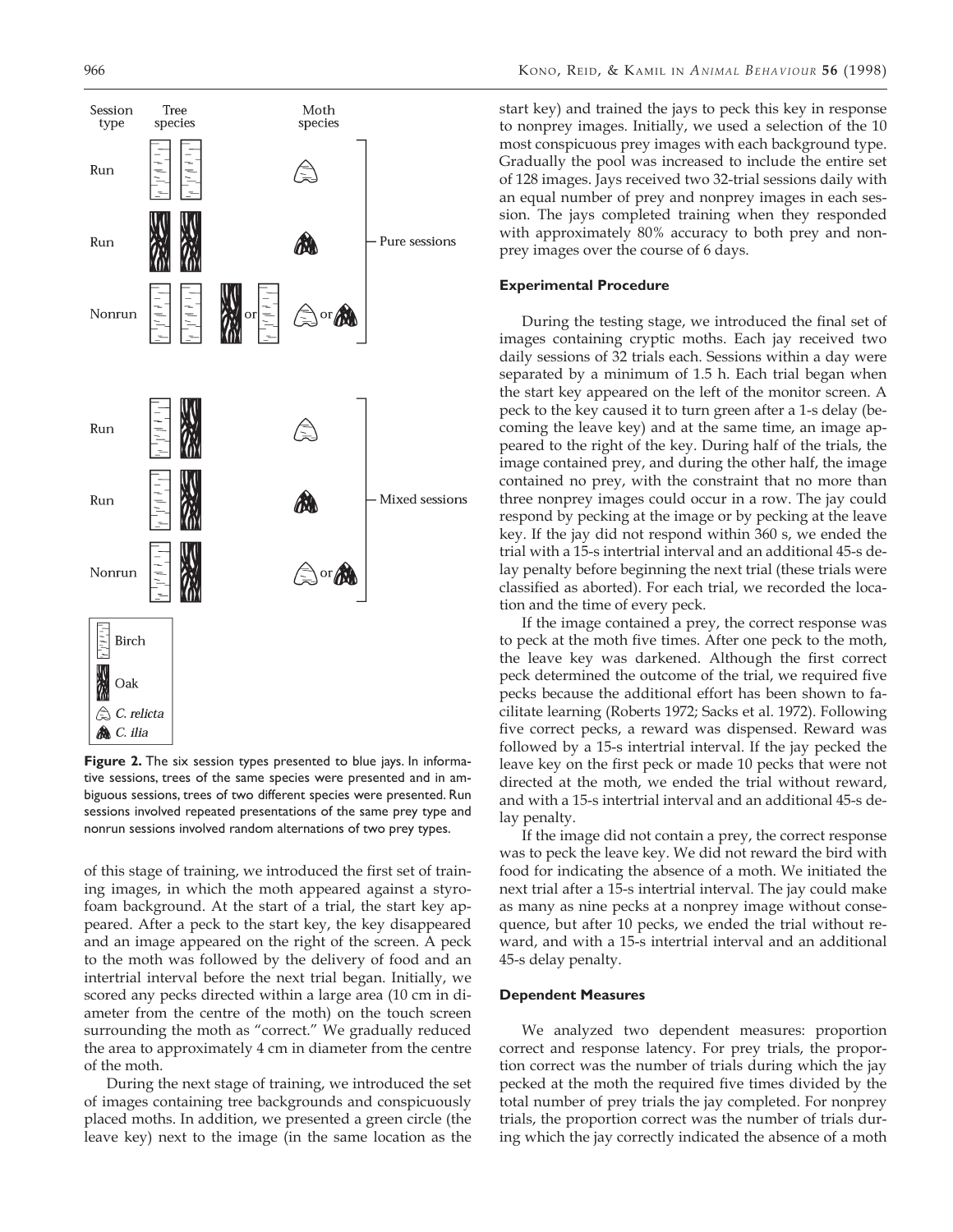|                    | Background  | C. ilia run       | C. relicta run    | Nonrun            |
|--------------------|-------------|-------------------|-------------------|-------------------|
| Proportion correct |             |                   |                   |                   |
| Initial sessions   | Informative | $0.901 \pm 0.045$ | $0.547 \pm 0.064$ | $0.723 \pm 0.071$ |
|                    | Ambiguous   | $0.876 \pm 0.033$ | $0.519 \pm 0.049$ | $0.679 \pm 0.053$ |
| Final sessions     | Informative | $0.894 \pm 0.049$ | $0.811 \pm 0.051$ | $0.831 \pm 0.052$ |
|                    | Ambiguous   | $0.919 \pm 0.036$ | $0.730 \pm 0.046$ | $0.815 \pm 0.047$ |
| Response latency   |             |                   |                   |                   |
| Initial sessions   | Informative | $3.51 \pm 0.334$  | $8.52 \pm 0.626$  | $6.07 + 0.628$    |
|                    | Ambiguous   | $4.24 \pm 0.489$  | $7.60 \pm 0.777$  | 6.11 $\pm$ 0.641  |
| Final sessions     | Informative | $3.82 \pm 0.512$  | 6.30 $\pm$ 0.555  | $4.93 \pm 0.355$  |
|                    | Ambiguous   | $4.57 + 0.585$    | 6.18 $\pm$ 0.309  | $5.11 \pm 0.564$  |

**Table 1.** Mean (±SE) proportion of correct responses by blue jays and mean (±SE) latencies to respond to prey images of each prey type

**Table 2.** Mean (±SE) proportion of correct responses by blue jays and mean (±SE) latencies to reject nonprey images within each session condition

|                    | Background  | C. ilia run       | C. relicta run    | Nonrun            |
|--------------------|-------------|-------------------|-------------------|-------------------|
| Proportion correct |             |                   |                   |                   |
| Initial sessions   | Informative | $0.976 \pm 0.008$ | $0.742 \pm 0.031$ | $0.866 \pm 0.025$ |
|                    | Ambiguous   | $0.881 \pm 0.025$ | $0.820 \pm 0.030$ | $0.866 \pm 0.026$ |
| Final sessions     | Informative | $0.992 \pm 0.008$ | $0.925 \pm 0.013$ | $0.978 + 0.008$   |
|                    | Ambiguous   | $0.960 \pm 0.015$ | $0.970 \pm 0.011$ | $0.983 + 0.006$   |
| Response latency   |             |                   |                   |                   |
| Initial sessions   | Informative | $17.50 + 1.45$    | $27.44 + 1.63$    | $21.08 \pm 1.71$  |
|                    | Ambiguous   | $22.84 \pm 2.38$  | $22.60 \pm 1.77$  | $22.01 \pm 2.11$  |
| Final sessions     | Informative | $13.69 + 1.35$    | $23.46 \pm 1.86$  | $19.50 \pm 1.23$  |
|                    | Ambiguous   | $18.25 + 1.41$    | $20.68 \pm 1.67$  | $19.13 \pm 1.36$  |

by pecking the leave key divided by the total number of nonprey trials the jay completed. We defined response latency as the time elapsed from the beginning of a trial to the jay's first peck at the moth (prey trials) or the leave key (nonprey trials). For a small number of trials, we recorded response times greater than 300 s. To avoid skewing the data, we truncated all latencies greater than 60 s to 60 s.

#### **RESULTS**

Each jay completed 144 sessions, 24 of each of the six conditions. We discarded one session for each of three birds because of experimenter error. We analyzed prey and nonprey trials separately and excluded data from aborted trials.

Although the birds were trained extensively prior to testing, their ability to perform the search task improved during initial sessions. Therefore, we divided the experiment into the initial 72 sessions and the final 72 sessions (12 sessions per condition) and analyzed these data separately. We subjected each data set to an analysis of variance with three factors: (1) prey type (runs of *C. ilia*, runs of *C. relicta*, and nonruns of both species); (2) background condition (informative and ambiguous); and (3) preceding moth detections (trials). We arcsine transformed the data for the proportion of correct responses for the analyses. Where appropriate, we investigated significant effects with pairwise *t* tests. A probability level of 0.05 was used for all statistical tests.

#### **Prey Trials**

#### *Performance between sessions*

Despite our intention that the two prey types appear equally cryptic, *C. ilia* was obviously more conspicuous than *C. relicta*. The jays detected significantly more *C. ilia*  than *C. relicta* during both the initial ( $F_{2,6}$  = 23.72, *P* < 0.01) and final  $(F_{2,6} = 15.61, P \le 0.01)$  sessions (Table 1). The jays' ability to detect *C. relicta* moths improved from the initial to the final sessions, although search accuracy remained lower for *C. relicta* than for *C. ilia*, which were almost always detected from the start of the experiment. They were also able to detect *C. ilia* more quickly than *C. relicta* during both the initial ( $F_{2,6}$  = 45.66, *P* < 0.01) and final ( $F_{2,6}$  = 272.56, *P <* 0.01) sessions. During the initial sessions, the jays took, on average, 8 s to detect *C. relicta* and only 4 s to detect *C. ilia*. During the final sessions, the time needed for the jays to detect *C. relicta* moths decreased to 6 s, even though the moths were detected with greater accuracy than during the initial sessions.

During the final sessions, the jays' ability to detect a prey type was affected by the background,  $F_{26} = 13.20$ , *P <* 0.05. During runs of *C. relicta*, more moths were detected against the informative birch background than against the ambiguous background. During runs of *C. ilia* and during nonruns, prey detectability was unaffected by background condition. Response latencies for both prey types in runs and nonruns were unaffected by background condition.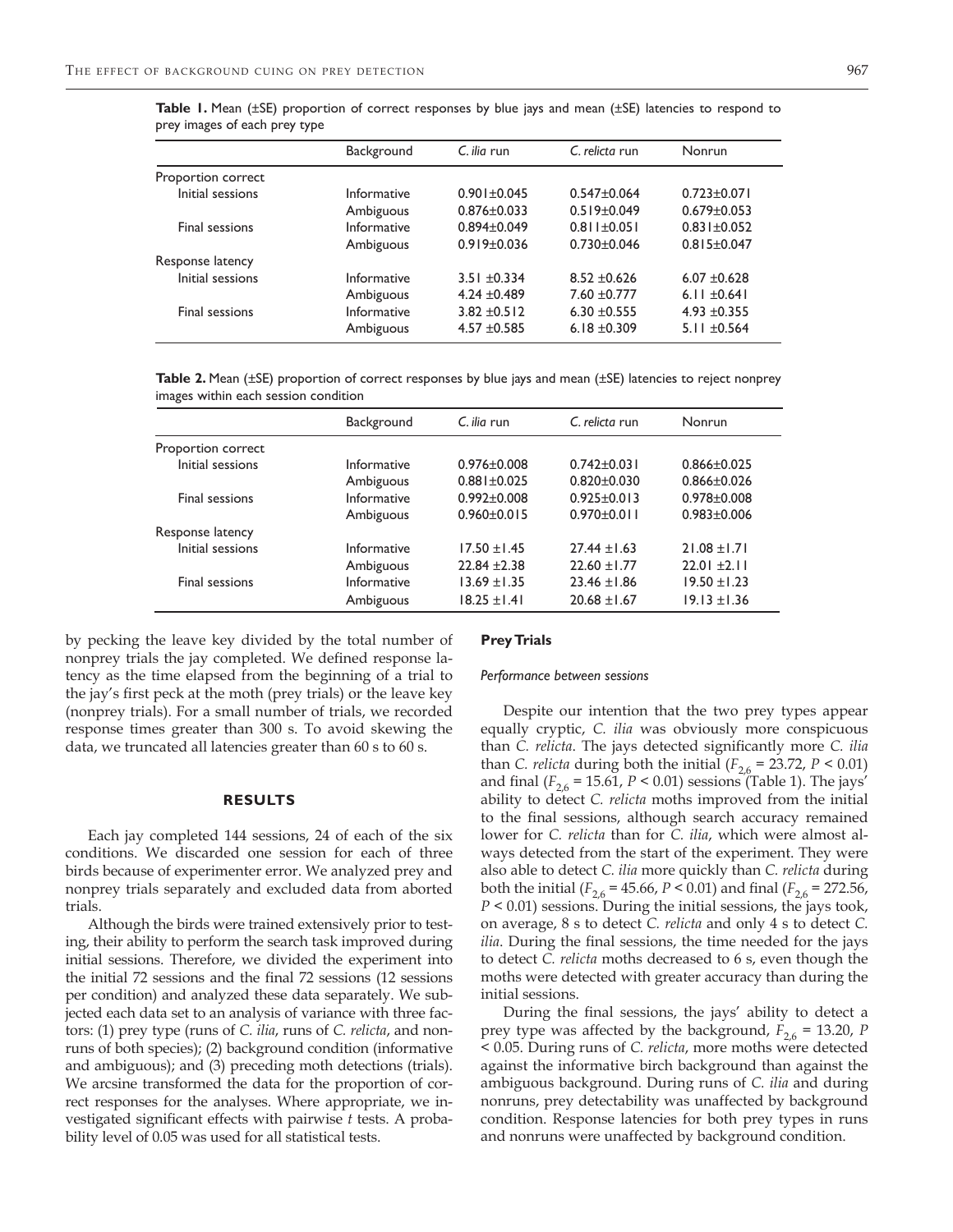

**Figure 3.** Mean (±SE) proportion of moths detected (**a:** initial sessions; **b:** final sessions) and the mean (±SE) latency in seconds to the first peck at a moth (**c:** initial session; **d:** final sessions) during run sequences of *C. ilia*, *C. relicta*, and nonrun sequences of both species, as a function of the number of moths previously detected in the session and the type of background in the image. ■ : Informative background; □ : ambiguous background.

#### *Performance within sessions*

To examine within-session performance, we blocked trials by the number of prey detections that had preceded the trial. The fewest prey detected by any of the birds in any one session was nine, so we grouped trials into three blocks according to the number of preceding moth detections up to a maximum of eight. Subsequent trials in the session were excluded. The first block of each session included prey trials preceded by as many as two moth detections, the second block included prey trials preceded by as many as five moth detections, and the third block included prey trials preceded by as many as eight moth detections. Thus, trial blocks differed in the amount of recent previous experience the birds had detecting the prey type or types available during the session.

During the initial sessions (Figure 3a), there was a significant interaction of prey type, background, and the number of previous detections within the session  $(F_{4,12} = 4.18)$ ,  $P < 0.05$ ). The jays' accuracy improved as they gained experience detecting moths during runs of *C. relicta*, but only when the moths were presented on an informative background of two birch trees (significant linear component: *F*1,3  $=$  40.43,  $P < 0.05$ ). When the images contained an ambiguous background of one birch and one oak tree, accuracy improved from the first to the second block, but decreased from the second to the third block of trials (significant quadratic component: *F*1,3 = 63.24, *P <* 0.05). During runs of *C. ilia* and during nonruns, the number of previous detections did not affect prey detectability.

There were no within-session changes in accuracy for either prey type during the final sessions of the experiment (Figure 3b). There were also no within-session changes in response latency for either prey type throughout the experiment (Figure 3c, d).

#### **Nonprey Trials**

#### *Performance between sessions*

Nonprey images were categorized according to the prey-type session during which they were presented (i.e. *C. ilia* runs, *C. relicta* runs, and nonruns). During the initial sessions, nonprey images were rejected more accurately  $(F_{2,3} = 50.30, P \le 0.01)$  and more quickly  $(F_{2,3} = 14.79, P \le$ 0.05) during *C. ilia* runs than during *C. relicta* runs. Accuracy and response latency measures for nonprey trials during nonruns was intermediate and did not differ from performance during *C. ilia* or *C. relicta* runs (Table 2).

During the final sessions, the jays rejected nonprey images accurately, regardless of the prey type presented in prey trials. However, nonprey images were still rejected more quickly during *C. relicta* runs than during *C. ilia* runs, with intermediate response latencies during nonruns  $(F_{2,3})$ = 44.06, *P <* 0.01). The jays' ability to reject nonprey images and the speed at which they were rejected was affected by an interaction between the type of background in the images and session condition, during both the initial (accuracy: *F*2,6 = 23.36, *P <* 0.01; response latency: *F*2,6 = 13.55, *P <*  0.05) and the final (accuracy:  $F_{2,6} = 28.44$ ,  $P < 0.01$ ; response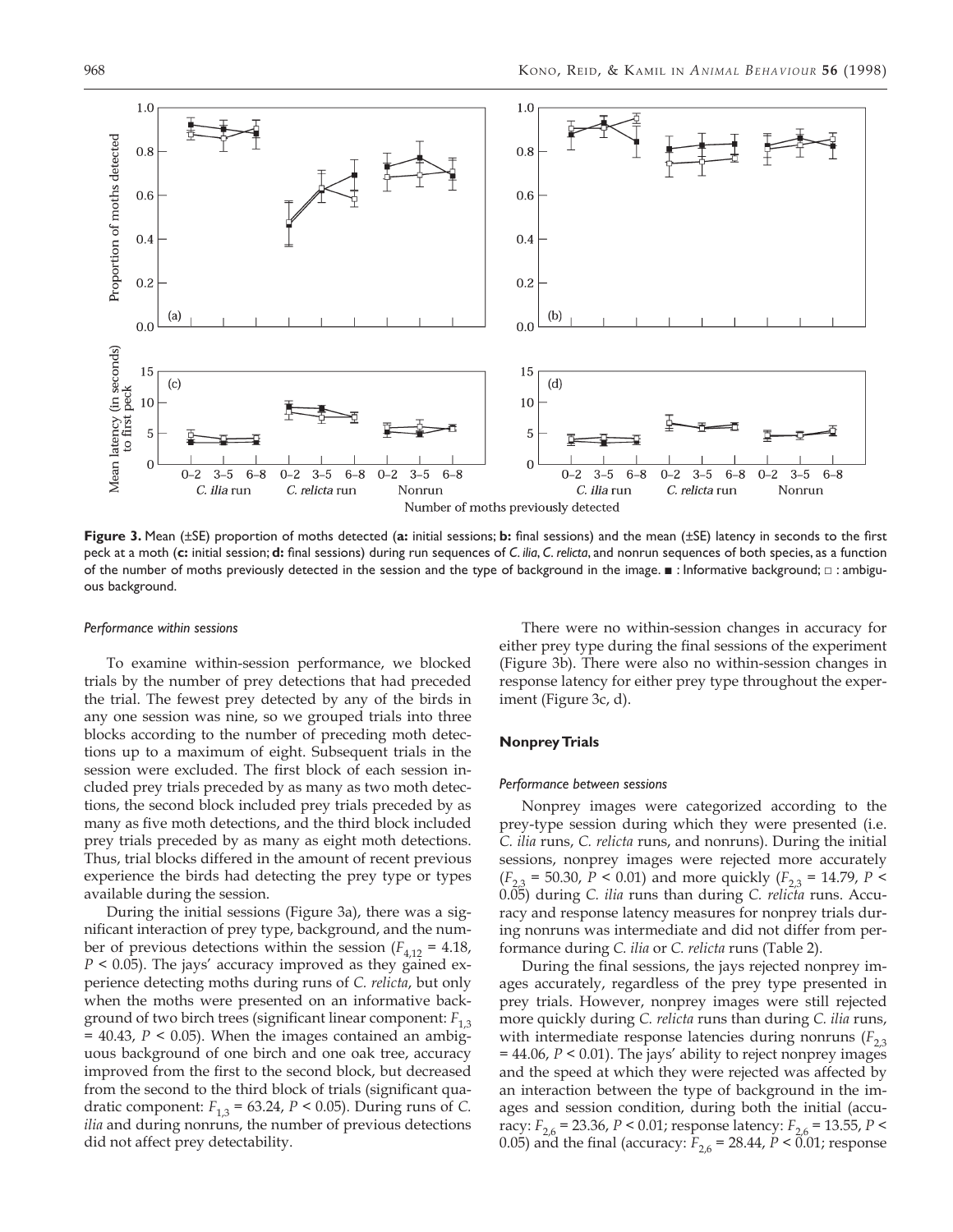

**Figure 4.** Mean (±SE) proportion of nonprey images rejected (**a:** initial sessions; **b:** final sessions) and the mean (±SE) latency to peck the leave key (**c:** initial session; **d:** final sessions) during run sequences of *C. ilia*, *C. relicta*, and nonrun sequences of both species, as a function of the number of moths previously detected in the session and the type of background in the image. ■ : Informative background; □ : ambiguous background.

latency:  $F_{26}$  = 42.19,  $P < 0.01$ ) sessions. During runs of *C*. *ilia*, nonprey images with a background of two oak trees were rejected more accurately and more quickly than nonprey images with the ambiguous background of both oak and birch. In contrast, during runs of *C. relicta*, nonprey images with the ambiguous background were rejected more accurately and more quickly than nonprey images with a background of two birch trees. During nonruns, accuracy and response latency for nonprey images was unaffected by background condition.

#### *Performance within sessions*

Like the breakdown for prey trials, the first block of trials included nonprey trials preceded by as many as two moth detections, the second block included nonprey trials preceded by as many as five moth detections, and the third block included nonprey trials preceded by as many as eight moth detections. During the initial sessions, the proportion of nonprey images rejected increased as the jays gained experience detecting moths,  $(F_{2,6} = 15.86, P \le 0.01;$  Figure 4a). Subsequent two-way ANOVAs were performed separately on the proportion of correct data from *C. ilia* runs, *C. relicta*  runs, and nonruns. During both *C. ilia* and *C. relicta* runs, the jays' ability to reject nonprey images improved from the first to the third block of moth detections ( $F_{2,3}$  = 50.36, *P <* 0.01 for *C. ilia* and *F*2,3 = 7.54, *P <* 0.05 for *C. relicta*). During nonruns, there was no change in the jays' ability to reject nonprey images within a session. During the final sessions of the experiment, the jays were extremely accurate at rejecting nonprey images and were unaffected by the number of moth detections made previously (Figure 4c).

During the initial sessions, there was an interaction of background condition and previous moth detections on the latency to reject nonprey images  $(F_{2,6} = 7.37, P \le 0.05;$  Figure 4b). Although the increase was slight, it took the jays more time to reject nonprey images as the number of previous moth detections increased, particularly with an informative background. During the final sessions, there was a significant interaction of session type and previous moth detections on the latency to reject nonprey images  $(F_{4,12} = 3.57)$ , *P <* 0.05; Figure 4d). Particularly during *C. relicta* runs, the jays took increasingly more time to reject nonprey images as the number of previous moth detections increased within the session. There was also a slight increase in response latency across trials during *C. ilia* runs and during nonruns.

#### **DISCUSSION**

The purpose of this study was to examine the influence of search-image formation and associative cuing on the detection of cryptic prey. We manipulated the order in which different types of prey were encountered (search image) and whether the trees shown in the images signaled which prey type might be available (associative cue). The results demonstrate effects of both search image and cuing. However, the results were not straightforward.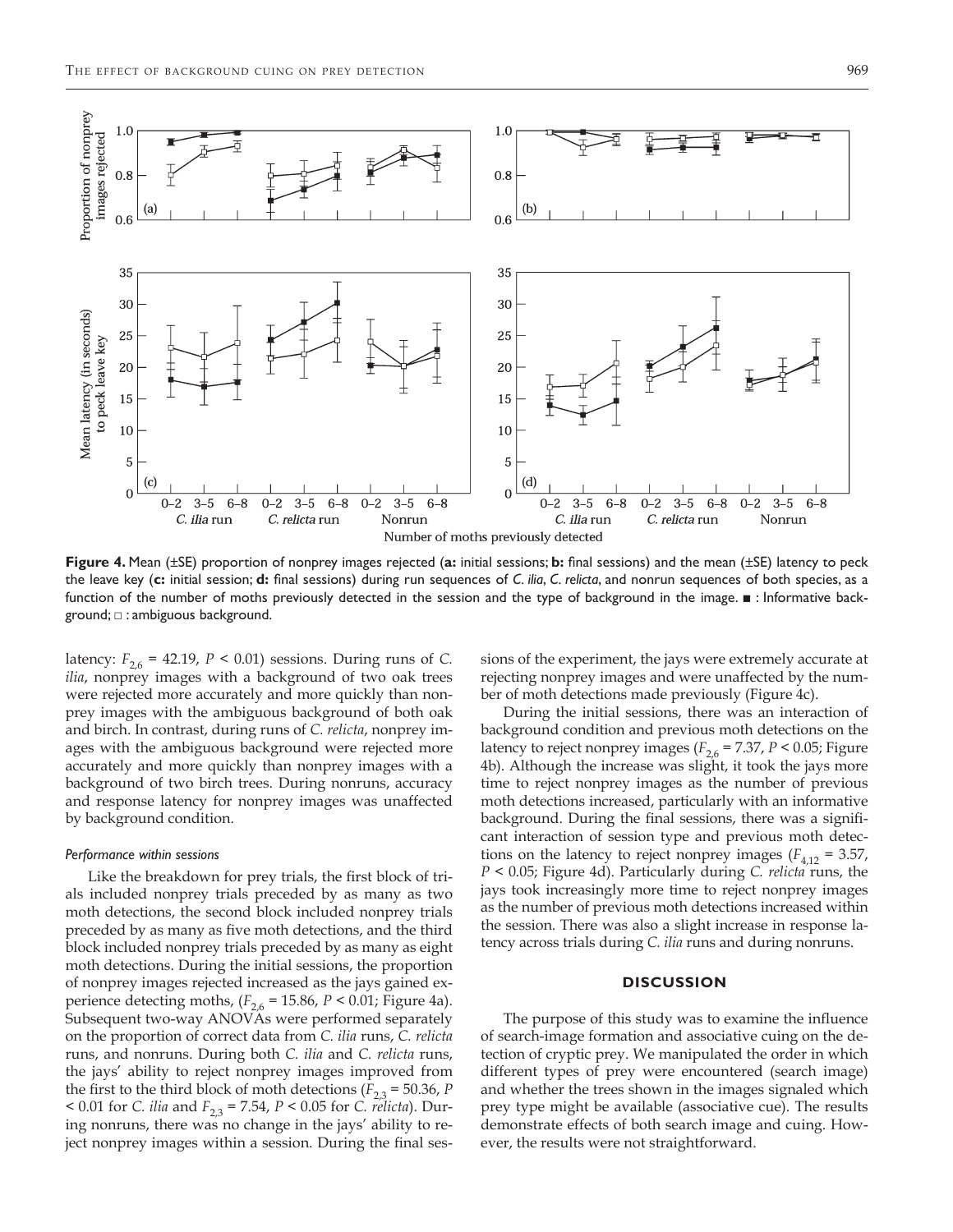Search-image effects were tested either by repeatedly presenting images of only one prey type (a run) or by presenting a mix of images of one or the other prey type (a nonrun) within a session. The search-image hypothesis predicts that the jays should progressively improve their ability to detect the prey type during runs more than during nonruns. The sequence manipulation produced results that were consistent with search image, but only during the initial sessions of the experiment and only when *C. relicta* was shown against an informative background. In this condition, the proportion correct for prey images increased across trials within runs but not within nonruns.

Why should search-image effects be restricted to a single set of circumstances? Part of the explanation for these findings relates to the level of crypticity of the prey types. With regard to accuracy of prey detection, many researchers have reported enhanced detection only for prey types that are difficult to perceive against the background (e.g. Dawkins 1971; Reid & Shettleworth 1992). In the case of *C. ilia*, performance was near perfect from the onset of testing for both background conditions and probably provided no room for improvement. In addition, the detection of *C. relicta* increased from the initial sessions to the final sessions of the experiment. With practice, the birds appeared to learn to detect *C. relicta* with greater proficiency, in effect reducing the crypticity of *C. relicta*.

The results suggest that the search-image process is very closely tied to the difficulty level of the prey-detection task. The moths may have become easier for the jays to detect with continued experience with the same set of images (128 prey and 4 nonprey), thereby eliminating the usefulness of a search image. Plaisted & Mackintosh (1995) examined the performance of pigeons searching for cryptic prey items and, similarly, only found a run effect early in their experiment. However, the blue jays in Pietrewicz  $\&$ Kamil's (1979) study searched the same set of 40 slides (20 prey and 20 nonprey) for 1080 trials (27 sessions of 40 trials each) and yet large run effects were observed. The run effect in our experiment disappeared after only 384 trials. Further examination of the effect of practice on the run effect seems warranted.

Another interesting issue arises from performance on nonprey images. During the initial sessions of the experiment, identifying the absence of a prey item also improved during runs. As with prey images, the run effect on nonprey images only occurred under certain conditions. The proportion correct for nonprey images increased across blocks of trials during runs of both *C. relicta* and *C. ilia*, but the improvement was greater during runs of *C. relicta*. Furthermore, during runs of *C. relicta*, the jays' ability to reject nonprey images improved most across trials when the background was informative, while during runs of *C. ilia*, the greatest improvement occurred when the background was ambiguous.

Why does background have these effects on enhanced identification of nonprey images? The run effect was dependent upon the background rather than upon the prey type experienced during prey trials (which are necessarily confounded). Oak trees appear to be the easiest to search while birch trees are more difficult, and images containing one birch and one oak are intermediate. Thus, the magnitude of the run effect on the accuracy of nonprey identification was correlated with the difficulty of the backgrounds being searched. With nonprey trials, practice also served to eliminate the run effect during the final sessions of the experiment. Accuracy for nonprey images, irrespective of background condition, was near perfect during the final sessions.

However, task difficulty alone cannot explain all of the effects. In particular, the nature of the background shown in the images interacted with the run effect. This is most clearly shown by the unexpected finding of a run effect on *C. relicta* prey images only for the informative and not for the ambiguous background condition. This is consistent with the results of Pietrewicz & Kamil (1979), who also found enhanced prey detection during runs of one prey type using images of forest scenes with one tree in focus. In the current experiment, the simple presence of an oak tree in the ambiguous background images appears to have interfered with a search image for *C. relicta*. Perhaps the oak tree cued the bird to search for *C. ilia*, thus disrupting the activation of a search image for *C. relicta*. Because the majority of studies on prey detection have used prey types cryptic against a common background, there was no previous evidence to suggest that the introduction of a second background would cause search-image interference similar to that of a second prey type.

One interesting feature of the background manipulation was that nonprey images containing the ambiguous background were identical regardless of the type of prey presented in the prey images. If the jays adapted their search strategy to fit the current session type (i.e. searching only for *C. relicta* on birch during *C. relicta* runs and searching only for *C. ilia* on oak during *C. ilia* runs), then their performance on an ambiguous background with nonprey images should have varied as a function of the accompanying prey images presented during the session. However, the data show that the jays' performance on ambiguous backgrounds with nonprey images was very similar during runs and nonruns. This implies that the background is the primary influence affecting the jays' ability to recognize the absence of prey.

Similarly, we had hypothesized that once the birds learned to restrict search to a single prey type during run sessions, superior performance might be observed for the ambiguous background condition because only one tree would need to searched. But response latencies during runs were no lower for the ambiguous background than for the informative background condition. Although it is clear that the informative- versus ambiguous-background manipulation had effects on prey detection, they were not the effects we expected at the outset because the birds apparently still searched both trees.

To a large extent, response-latency data confirm the search-accuracy data, although there were relatively few factors that affected the time required to detect a moth. For example, the jays required more time to detect *C. re-*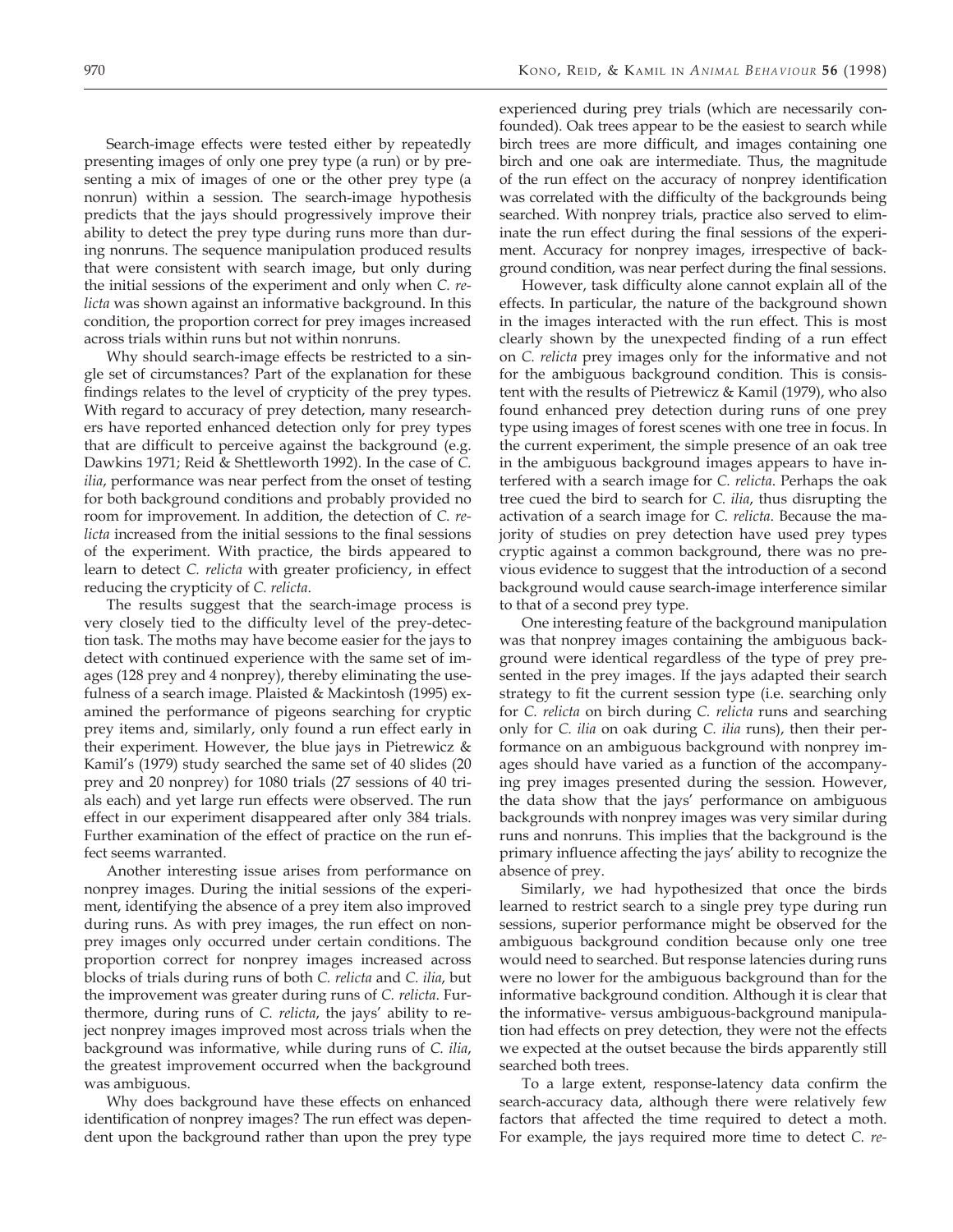*licta* than *C. ilia* and as accuracy on the cryptic *C. relicta* improved from the initial to the final sessions of the experiment, response latency decreased.

For nonprey trials during *C. ilia* runs, the ambiguous background took longer to search than an informative background of oak trees, but there was no change in response time across trials for either background condition. But some aspects were intriguing. The jays took increasing amounts of time to reject nonprey images as more moths were detected within a session. This effect was most dramatic during runs of *C. relicta*, with both the informative and ambiguous backgrounds. However, response latencies also continued to increase across blocks of detections both during nonruns and during *C. ilia* runs. This is particularly surprising because during the final sessions of the experiment, accuracy was near perfect and therefore the increasing time to reject nonprey images could not result in further increases in accuracy. It also should be noted that this effect of increasing time required to reject nonprey images was greatest in the condition that produced the clearest search-image effects, runs of *C. relicta*. In essence, the jays took more time as their ability to detect the absence of *C. relicta* against a background of two birch trees increased (as per cent correct increased, so did response latency). This effect persisted into the final sessions of the experiment, when the run effect on search accuracy had disappeared. In addition, the jays did not take any longer to recognize the absence of prey during nonruns, when either type could be present, than during runs, when the bird need only search for one type.

One obvious feature of the latency data is that the birds always took longer to reject a nonprey image than to detect a moth in a prey image. This implies they are using a self-terminating search strategy (Sternberg 1975; Treisman & Gelade 1980). On prey trials, the bird probably scans the image only until a moth is detected and then makes the decision to respond. On nonprey trials, the bird scans the entire image at least once and possibly numerous times before deciding that a moth is not present. However, it is difficult to understand why the birds took longer to reject nonprey images as the session progressed, even under conditions in which accuracy was not changing.

Finally, it is also interesting that the birds took so much longer to reject a nonprey image than to find a moth. This tendency is consistent with earlier work on prey detection (Pietrewicz 1977; Kamil et al. 1985; Bond & Riley 1991) and with other foraging studies. For instance, research on patch residence (Kamil et al. 1993) has shown that jays remain much longer in empty food patches than predicted by an optimality analysis, even when prey are completely noncryptic. The fact that the tendency to overstay appears in quite disparate tasks suggests that the underlying cause is not a function of any specific features of the prey-detection problem, but instead may be a product of a motivational damper on performance or may reflect the adoption of an extremely conservative strategy.

In summary, the results of our experiment suggest that short-term changes in a visual predator's ability to detect the presence and absence of prey result from recent experience with the prey. However, the search-image effect

we observed was extremely sensitive to the degree of prey crypsis. Our findings also clearly indicate that the background upon which the prey type is normally found is an important component of prey detection. Most surprising, a second tree species within the area to be searched seemed to interfere with search-image formation for a specific prey type in the same manner as do multiple prey types. This implies that once the predator has learned the association between prey type and background, the background itself can serve to cue attention towards the prey type, even in the absence of recent experience with that type. However, in other respects, the birds in our study did not use the information provided by recent experience or the background to search in an efficient manner. Further analysis of how predators use predictive information would seem to be a worthwhile contribution to our understanding of the prey-detection problem.

#### **Acknowledgments**

We thank Pamela Nims for her assistance in collecting the data, and Deborah Olson for comments on an earlier version of this manuscript. Supported by NSF grants BNS-8908969 and IBN 9631044.

#### **References**

- **Blough, P. M.** 1989. Attentional priming and search images in pigeons. *Journal of Experimental Psychology: Animal Behavior Processes*, **15,** 211–223.
- **Blough, P. M.** 1991. Selective attention and search images in pigeons. *Journal of Experimental Psychology: Animal Behavior Processes*, **17,** 292–298.
- **Blough, P. M.** 1992. Detectability and choice during visual search: joint effects of sequential priming and discriminability. *Animal Learning and Behavior*, **20,** 293–300.
- **Bond, A. B. & Riley, D. A.** 1991. Searching image in the pigeon: a test of three hypothetical mechanisms. *Ethology*, **87,** 203–224.
- **Dawkins, M.** 1971. Perceptual changes in chicks: another look at the 'search image' concept. *Animal Behaviour*, **19,** 566–574.
- **Kamil, A. C., Lindstrom, F. &, Peters, J.** 1985. Foraging for cryptic prey by blue jays. I. The effects of travel time. *Animal Behaviour*, **33,** 1068–1079.
- **Kamil, A. C., Misthal, R., & Stephens, D. W.** 1993. Failure of simple optimal foraging models to predict residence time when patch quality is uncertain. *Behavioral Ecology*, **4,** 350–363.
- **Langley, C. M., Riley, D. A., Bond, A. B., & Goel, N.** 1995. Visual search for natural grains in pigeons (*Columba livia*): search images and selective attention. *Journal of Experimental Psychology: Animal Behavior Processes*, **22,** 139–151.
- **McKoon, G. & Ratcliff, R.** 1992. Spreading activation versus compound cue accounts of priming: mediated priming revisited. *Journal of Experimental Psychology: Learning, Memory and Cognition*, **18,**  1155–1172.
- **Pietrewicz, A. T.** 1977. Search image formation in the blue jay (*Cyanocitta cristata*). Ph.D. thesis, University of Massachusetts.
- **Pietrewicz, A. T. & Kamil, A. C.** 1979. Search image formation in the blue jay (*Cyanocitta cristata*). *Science*, **204,** 1332–1333.